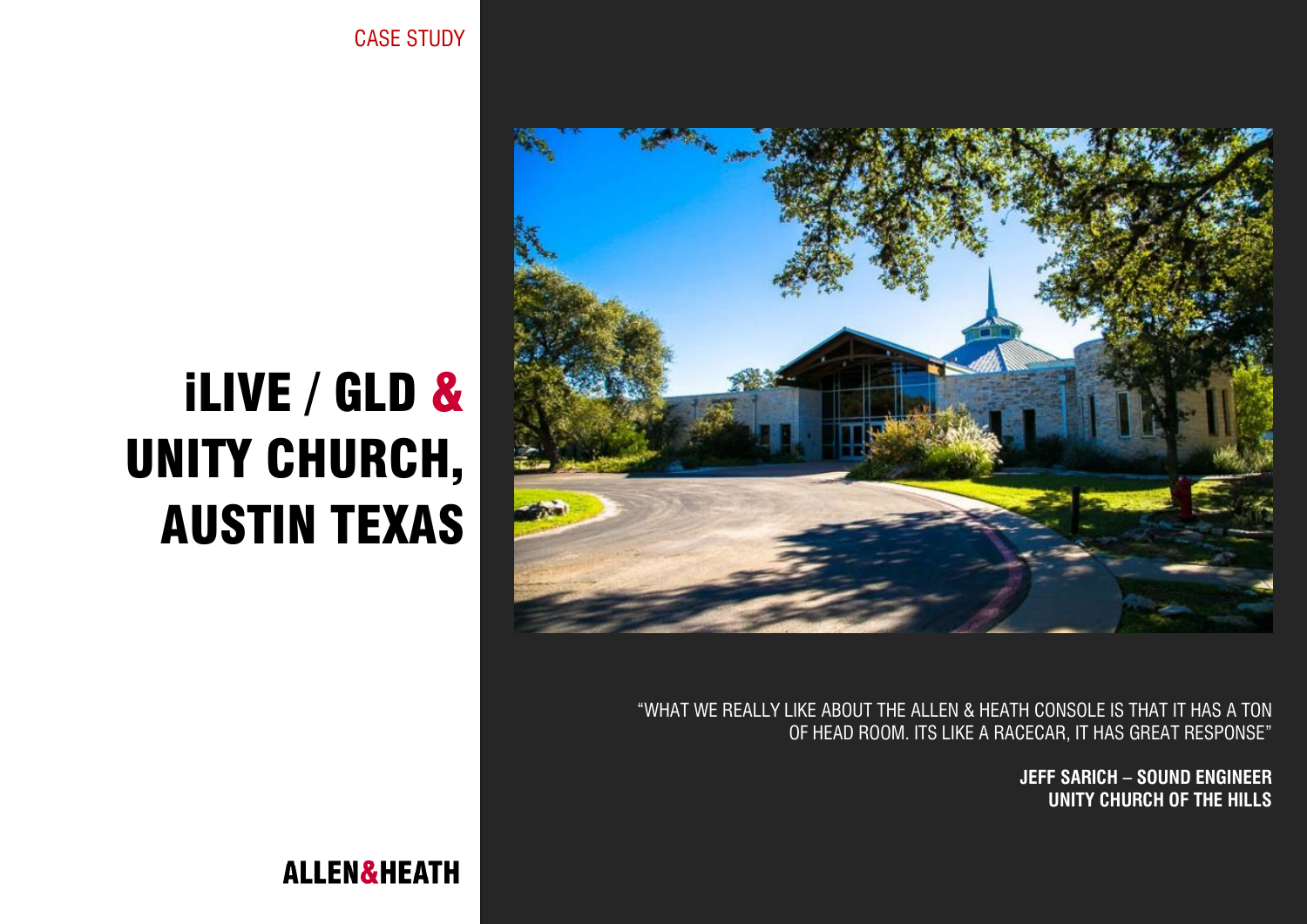

# iLIVE / GLD & UNITY CHURCH, AUSTIN TEXAS

#### **The Requirement**

For the Unity Church of The Hills in Austin, Texas, a new sound system was way overdue. The church congregation has grown over the years to now require three services on Sunday with different musical styles and audio mixes required in each. The floor to ceiling windows in the worship sanctuary created problems with reverberation and limited volume levels.

Doug Windle, Audio Design Manager for Ace Audio of Hutto, Texas, had the task of designing the new system that would bring great sound to a very 'live' room.

## **ALLEN&HEATH**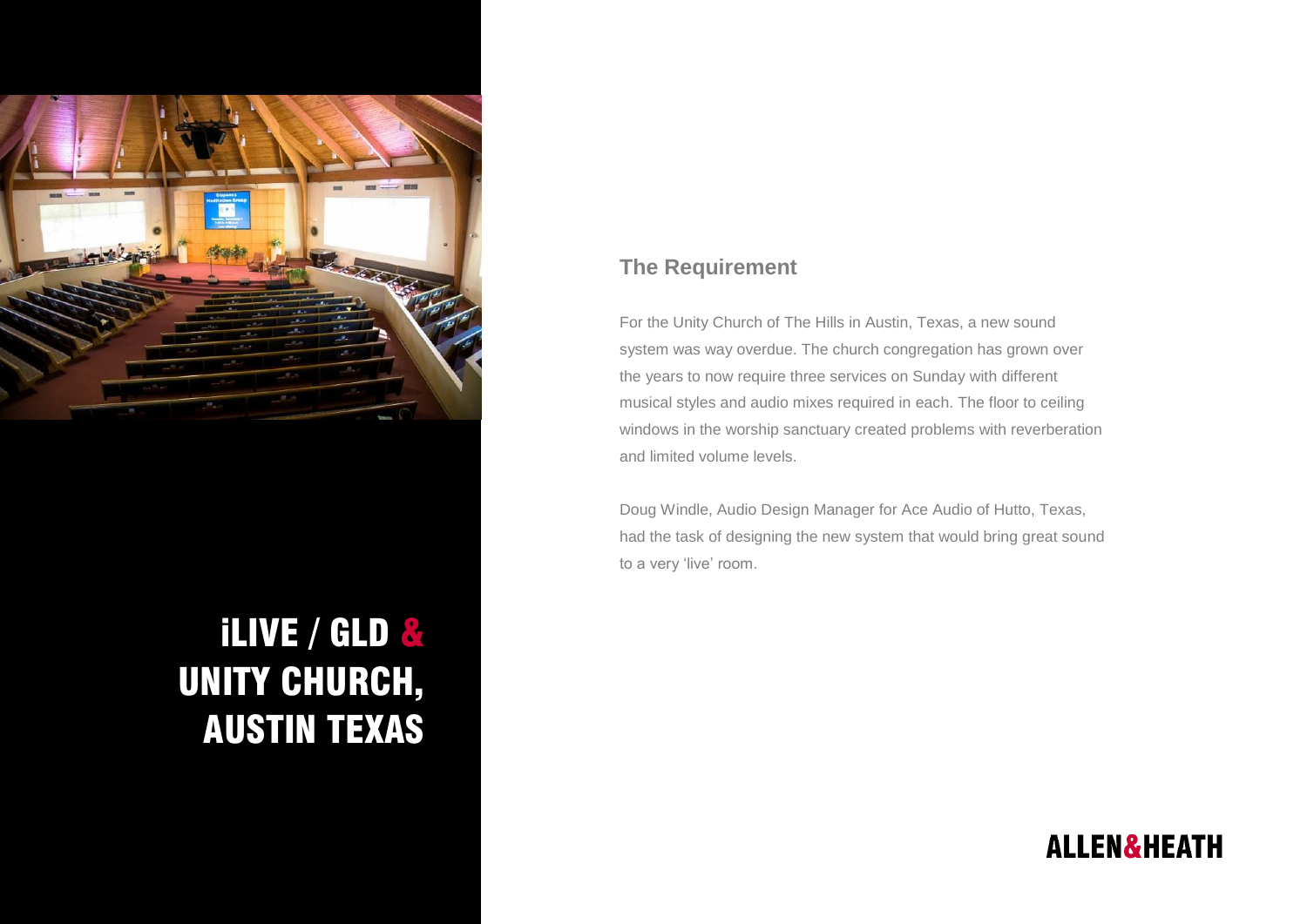#### **The Solution**

An iLive-T112 Surface and iDR-64 MixRack were chosen to command the FOH position, orchestrating a new Turbo Sound TCS 1061 line array powered by Ashley NE 2400 amplifiers and a series of Shure ULX-D wireless microphones.

Like many houses of worship, Unity Church relies on volunteers, so for the church's Sound Engineer, Jeff Sarich, ease of use for the audio team was a major factor. "One thing I'll say about the Allen & Heath boards," relates, Sarich, "is that the digital interface layout makes it very easy to learn – the EQ section comes up on a nice bright eight inch screen, there is also a VGA port to plug in a bigger screen for instruction."

Nearby the worship sanctuary is the broadcast/recording hub for the church services. A GLD 80 mixer with an AR84 AudioRack has been installed with a feed from the iLive T112 via Dante. Coming soon for the Unity Church will be live streaming on the web along with their current CD production and DVD's of special events.



## **ALLEN&HEATH**